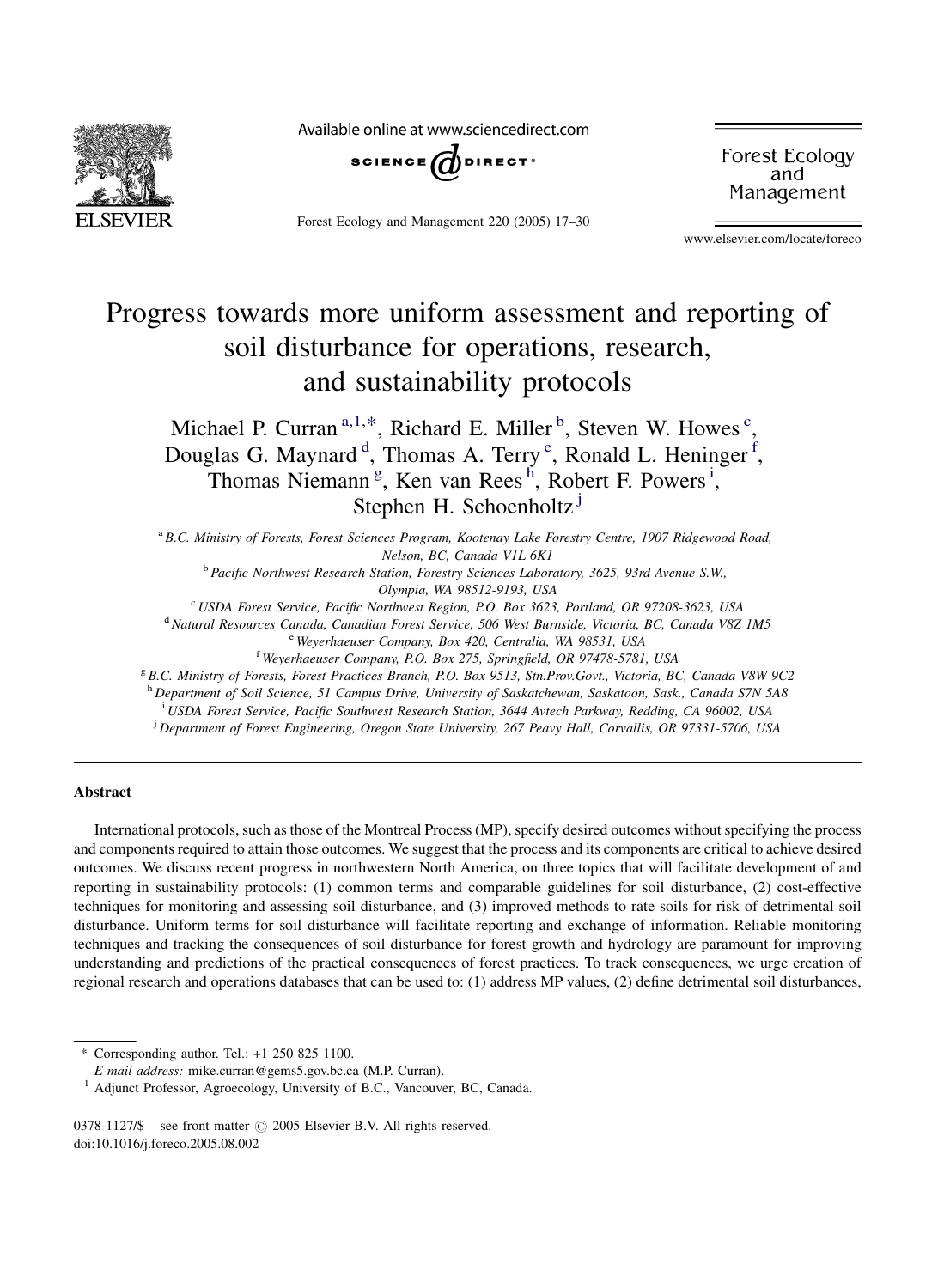(3) develop risk rating systems for operational application, and (4) improve best management practices (BMPs) and ameliorative treatments that avoid or correct detrimental disturbances.  $\odot$  2005 Elsevier B.V. All rights reserved.

Keywords: Soil compaction; Rutting; Monitoring; Adaptive management; Criteria and indicators; Montreal Process

## 1. Introduction

Sustainable management of forests requires maintenance of the soil resource including its biological, chemical and physical properties and processes. This dependency is addressed at many levels (scales): at a local and regional level through operational guidelines and standards, and more recently at national and international levels through sustainability protocols (e.g., criteria and indicators of the Montreal Process) and third-party certification.

The Montreal Process (MP) included a Working Group on Criteria and Indicators for the Conservation and Sustainable Management of Temperate and Boreal Forests (Montréal Process Working Group, [1997\)](#page--1-0). The MP is supported by 12 non-European countries covering 5 continents and representing 90% of the world's temperate and boreal forests. A major purpose of the Montreal Process, and the similar Pan European (formerly the Helsinki Agreement), is to provide a common framework for describing, assessing, and evaluating each member country's progress towards forest sustainability. Indicators will be used to describe, assess and evaluate progress. Two of the MP indicators for the conservation and maintenance of soil and water resources refer to area and percent of forestland with significantly diminished soil organic matter (indicator 21) or significant compaction (indicator 22) (Montréal Process Working Group, 1997). Clearly, we need to define what is ''significant''. Moreover, we need to validate an underlying assumption that we know what amount of organic matter loss or severity of compaction will lower forest productivity, and where and to what extent.

The MP clearly identifies indicators 21 and 22 as ''b-type'' indicators, which ''may require the gathering of new or additional data and/or a new program of systematic sampling or basic research''. Yet, some entities (national organizations/agencies), including

some in the USA, are monitoring or sampling compaction before ''significant'' changes in compaction levels have been reliably defined or validated.

In the USA, the current response to the MP for federal forestland is to utilize the existing systematic grid of forest inventory plots as the sampling matrix, then estimate extent of compaction at these sample locations. Responsibility for responding to the MP and to the larger Forest Health issue has largely been assigned to the USFS Forest Inventory and Assessment Group (FIA). To help guide this large effort, we strongly recommend soil scientists participate in the processes and review results reported to the Montreal Process by Technical Advisory Committees (TACs) and the FIA. Of highest priority, is to quantify the practical consequences of changes in soil physical properties and soil organic matter that are important for sustainable forestry.

One approach to addressing ''b-type indicators'' is to use locally applicable standards as proxies and then ensure adequate validation occurs to confirm that existing guidelines and standards adequately address the intent of the indicator. This is the process adopted by the Canadian Council of Forest Ministers' in their criteria and indicators for sustainable forest management, which was developed in part to address the MP ([CCFM, 2000, 2003\)](#page--1-0). For soil disturbance, the various Canadian provinces are now reporting out on their level of compliance with locally applicable guidelines, which is a proxy for the related MP indicators. These guidelines address the amount of an operating area that can have specific disturbance types, such as different types of ruts, compacted trails, and displacement. Commensurate with use of guidelines and standards as proxies is the paramount need to test and adapt these guidelines and standards in a reliable continual improvement (adaptive management) framework. This is complicated by the fact that each jurisdiction has different disturbance types that are targeted by their guidelines.